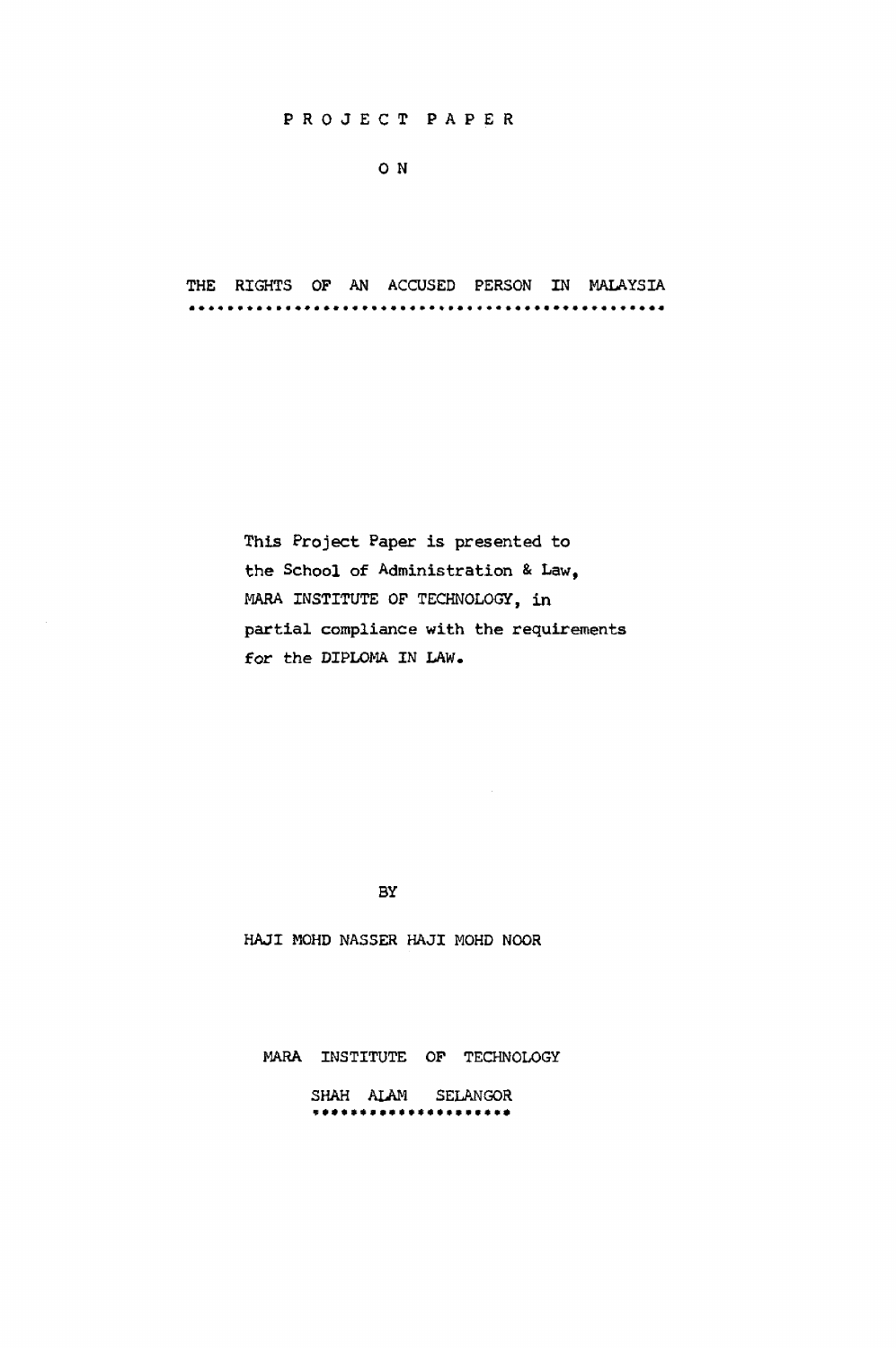MARA INSTITUTE OF TECHNOLOGY

SHAH ALAM SELANGOR 

»• IN PARTIAL COMPLIANCE WITH THE REQUIREMENTS FOR THE DIPLOMA IN LAW "

APPROVED: BY Novmun ( SUPERVISOR : MR. MANUEL, VALENTINE )

EN. IBRAHIM LAMAT (Head of School - Department of Administration *&* Law MARA ISNTITUTE OP TECHNOLOGY SHAH' ALAM SELANGOR, MALAYSIA.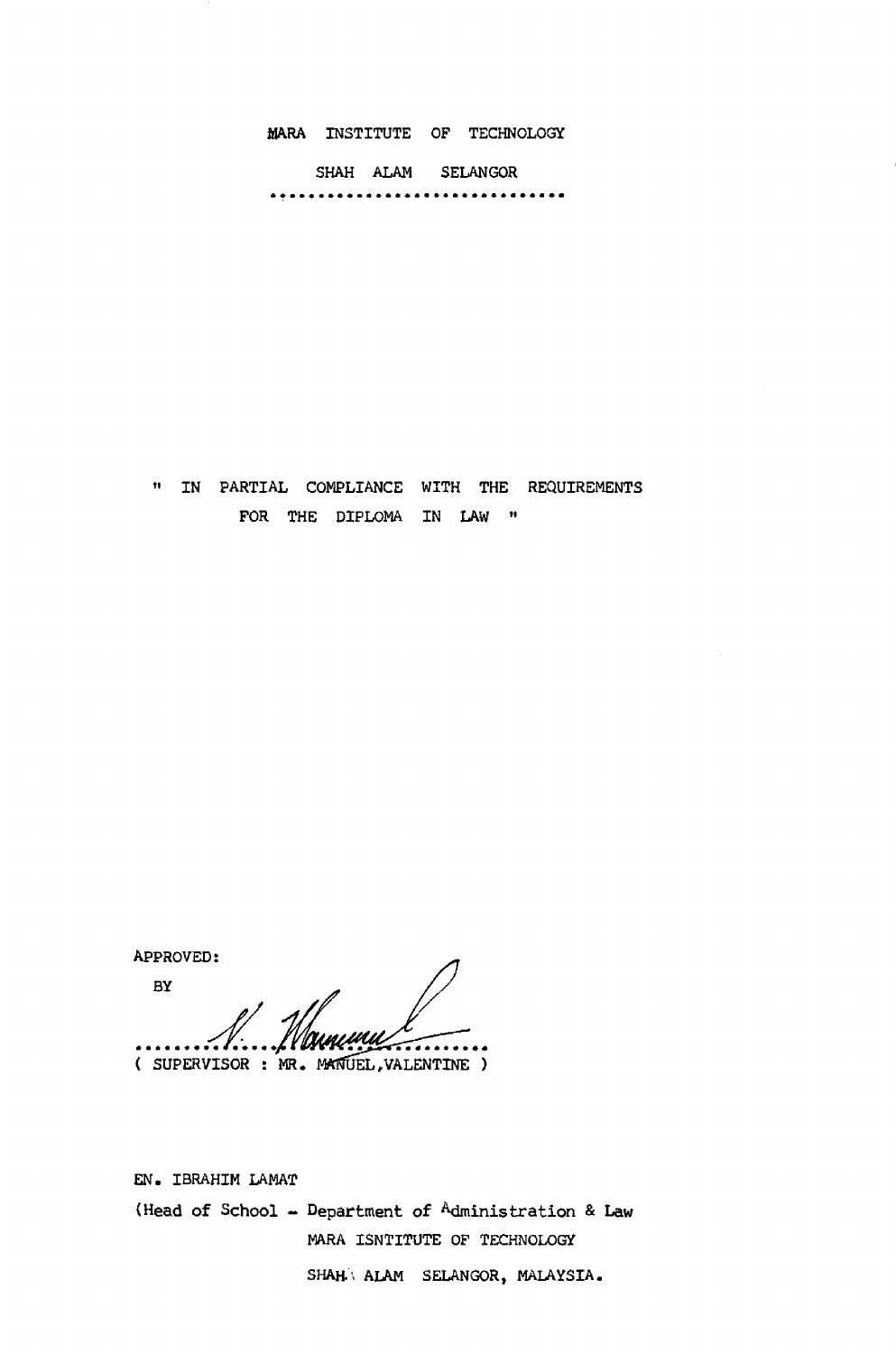# $\underline{\mathbf{C}}.\ \mathbf{O} \ \mathbf{N} \ \ \pmb{\mathbb{F}}\ \ \pmb{E} \ \mathbf{N} \ \ \pmb{\mathbf{T}}\ \ \pmb{S}$

|                          |           |           |           |                      |   |           |           |                  |               |           |        |           |           | PAGE |     |  |  |
|--------------------------|-----------|-----------|-----------|----------------------|---|-----------|-----------|------------------|---------------|-----------|--------|-----------|-----------|------|-----|--|--|
| Preface 1                |           |           |           |                      |   |           |           |                  |               |           |        |           |           |      |     |  |  |
| Acknowledgement.         |           |           |           |                      |   |           |           |                  |               |           |        |           |           |      | 11  |  |  |
| Table Of Cases Cited iii |           |           |           |                      |   |           |           |                  |               |           |        |           |           |      |     |  |  |
| Table of Statutes        |           |           |           | $\sim$ $\sim$ $\sim$ |   |           | $\bullet$ | $\sim$ $\bullet$ | . <b>. Vi</b> |           |        |           |           |      |     |  |  |
| Abbreviations            | $\bullet$ | $\bullet$ | $\bullet$ |                      | ٠ | $\bullet$ | $\bullet$ |                  | $\sim$        | $\bullet$ | $\sim$ | $\bullet$ | $\bullet$ |      | vii |  |  |

## CHAPTER I

# INTRODUCTORY

| I. Introduction 1 - 3                                         |  |  |  |  |  |  |
|---------------------------------------------------------------|--|--|--|--|--|--|
| $A_{i}$ The Consept of Right 4 - 6                            |  |  |  |  |  |  |
| $\mathbf{B}_{\bullet}$ The Accused 7                          |  |  |  |  |  |  |
| $\mathbb{C}$ The Accused and The Fundamental Liberties 8 - 10 |  |  |  |  |  |  |

# CHAPTER II

# II. PRE-TRIAL RIGHTS

| $\bigwedge_\sigma$ Rights Upon Arrest 11 - 15                     |  |  |  |  |  |  |  |  |  |
|-------------------------------------------------------------------|--|--|--|--|--|--|--|--|--|
| <b>B</b> . Rights of Access To Counsel 15 - 23                    |  |  |  |  |  |  |  |  |  |
| Is There a Right to Counsel at Identification<br>Padare ? 24 - 25 |  |  |  |  |  |  |  |  |  |

## CHAPTER III

# III. RIGHTS IN THE COURT OF TRIAL

| A. Rights to be Released on Bail 26 - 30                 |  |  |  |  |  |  |  |  |
|----------------------------------------------------------|--|--|--|--|--|--|--|--|
| <b>B.</b> Rights on Pleading Guilty. 31 - 32             |  |  |  |  |  |  |  |  |
| $\mathbf{C}$ . Rights to Give Evidence 33                |  |  |  |  |  |  |  |  |
| D. Rights to Copies of Police Statements 34 - 38         |  |  |  |  |  |  |  |  |
| $\mathbf{E}$ . Rights of Address 39                      |  |  |  |  |  |  |  |  |
| $\blacksquare$ . Rights to a Preliminary Inquiry 40 - 42 |  |  |  |  |  |  |  |  |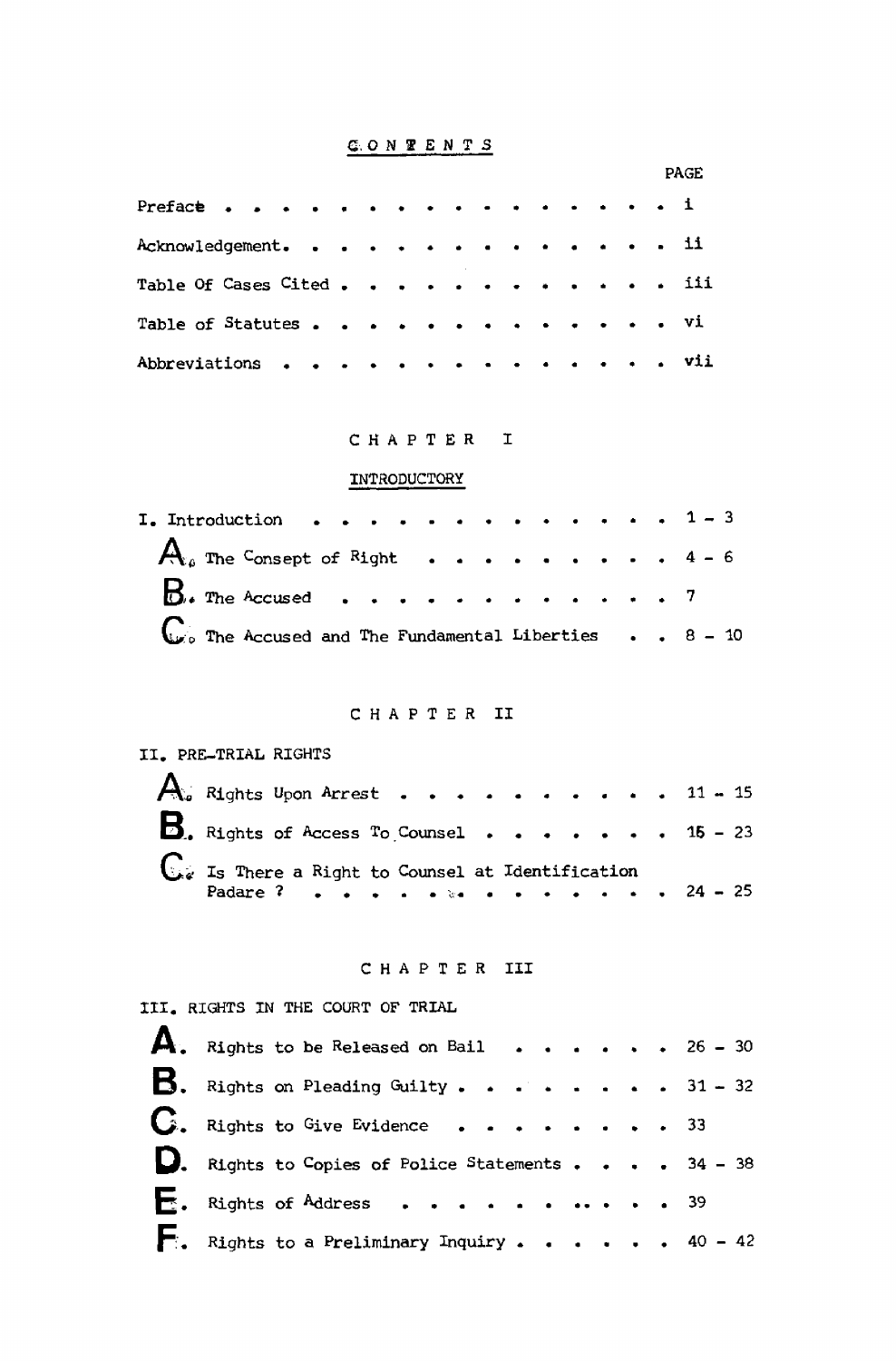|  | $G$ . Rights to Make an Unsworn Statement 43 - 45 |  |  |  |  |  |  |
|--|---------------------------------------------------|--|--|--|--|--|--|
|  | 1. Rights to Copies of Notes of Proceedings 46    |  |  |  |  |  |  |
|  | Rights of Unrepresented Accused 47 - 54           |  |  |  |  |  |  |
|  | $\frac{1}{2}$ . Rights to Jury Trials 55 - 57     |  |  |  |  |  |  |

#### CHAPTER IV

|  | IV. DOUBLE JEOPARDY                                                                                |  |  |  |  |  |  |  |  |  |
|--|----------------------------------------------------------------------------------------------------|--|--|--|--|--|--|--|--|--|
|  | A. Meaning of Double Jeopardy 58                                                                   |  |  |  |  |  |  |  |  |  |
|  | $\mathbf{B}$ . Constitutional Provision 58 - 59                                                    |  |  |  |  |  |  |  |  |  |
|  | $\mathbf{C}$ : Provision explained 59 - 60                                                         |  |  |  |  |  |  |  |  |  |
|  | $\sum_{i}$ Same Offence 60 - 61                                                                    |  |  |  |  |  |  |  |  |  |
|  | . Appeal by the Accused carries with it a waiver<br>of Jeopardy $\cdots$ 61                        |  |  |  |  |  |  |  |  |  |
|  | $\blacktriangleright$ : Remanding case for further proceedings does not<br>create Jeopardy 61 - 62 |  |  |  |  |  |  |  |  |  |
|  | IV (@) THE RIGHT TO SILENCE $\cdots$ $\cdots$ $\cdots$ $\cdots$ $\cdots$ $\cdots$ $\cdots$ 63 - 67 |  |  |  |  |  |  |  |  |  |

### CHAPTER V

V. EMERGENCY AND SECURITY CASES . . . . . . . . . 68 - 69

 $70 - 76$ 

# CBAPTER VI

VI. RIGHTS OF APPEAL

 $\mathcal{L}_{\mathcal{A}}$ 

# CHAPTER VII

|  |  |  | VII. THE ACCUSED RIGHTS TO SUE HIS ADVOCATE AND |  |  |  |  |  |
|--|--|--|-------------------------------------------------|--|--|--|--|--|
|  |  |  | SOLICITOR FOR PROFESSIONAL NEGLIGENCE 77 - 78   |  |  |  |  |  |

### CHAPTER VIII

VIII. CONCLUSION  $\bullet \quad \bullet \quad \bullet \quad 79 - 80$  $\bullet$  .